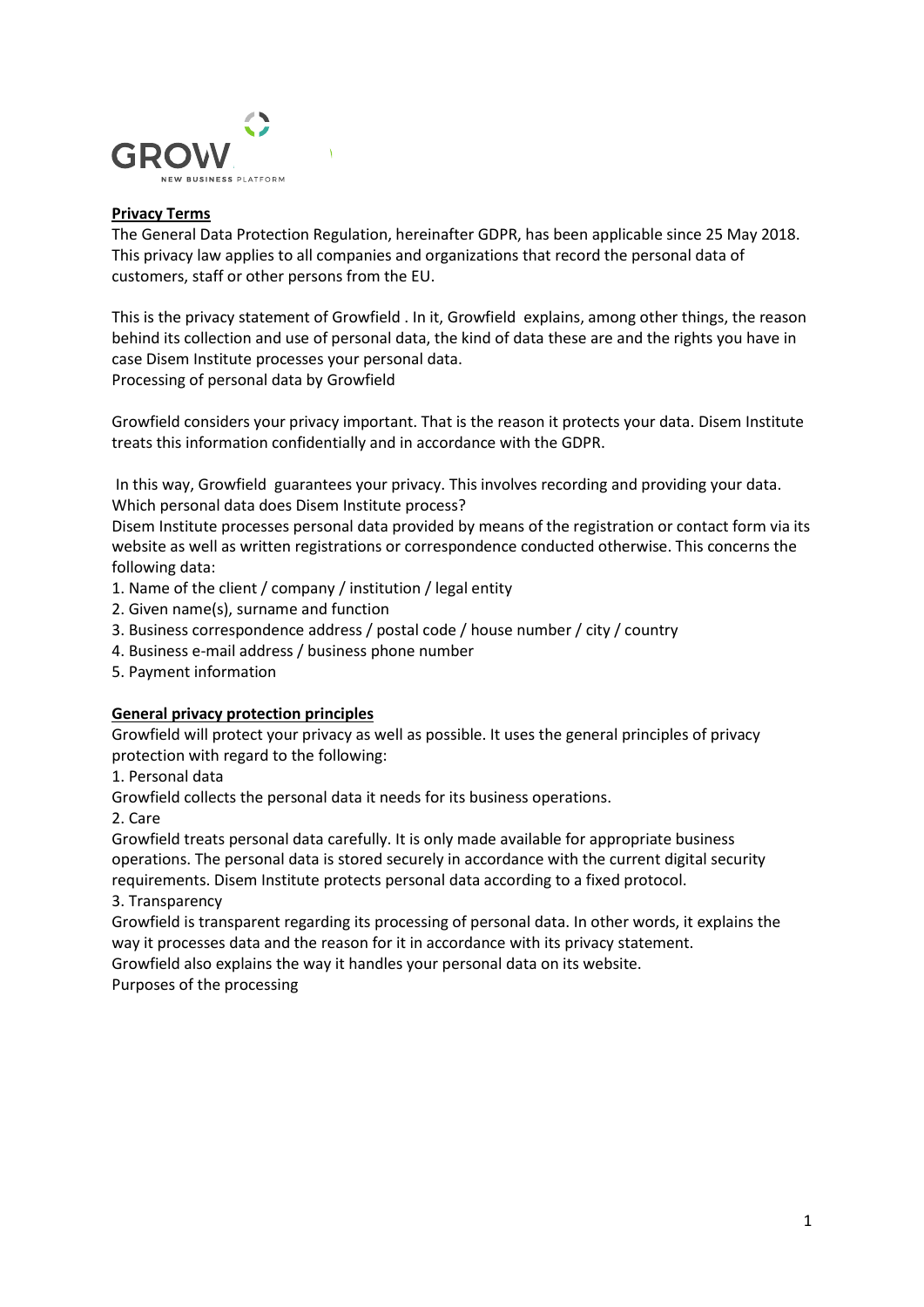

According to the GDPR, Growfield may only process personal data for specified purposes, such as the following:

- 1. Administrative organization and internal control
- 2. Financial administration, collection of debts and payment to creditors

3. Compliance with legal (fiscal) obligations with regard to the administration and retention obligation

4. Courses, other forms of education, training, presentations, seminars, workshops, advice, coaching, interventions, business analyses, strategic security provision, business cases, strategic step-by-step plans, decision-making support and so on

- 5. Statistical processing (with anonymized data)
- 6. Reply to customer contacts, newsletters and questions from customers
- 7. Dissemination of information on new products and services
- 8. Dispute resolution and auditing

### **Legal grounds**

The GDPR also prescribes that every processing should have a legal basis. The processing is only lawful if and insofar as at least one of the following conditions is met:

1. Your consent

2. Necessity of processing data in order to execute an agreement that Growfield has concluded with you or to take measures at your request before concluding the agreement

3. Compliance with legal obligations that rest on Growfield

4. Protection of the vital interests of yourself or others

5. Necessity of processing data in public interest or in the context of public authority—for example, the national criminal investigation department or the police

6. Representation of the interests of Growfield, someone else, or another organization, which concerns legitimate interests

### **Mandatory provision**

If Growfield asks for personal data, it will state whether this is necessary or mandatory. The (possible) consequences in case you do not provide the data will also be explained. The starting point is always that Growfield only collects the personal data it requires.

Security of personal data Growfield takes the appropriate measures to protect personal data against loss and unlawful processing.

Thanks to encryption technologies, encrypted communication and treatment of the data are confidential. People who have access to your data on behalf of Growfield must keep it secret. Who can view the data?

The data can be viewed by employees of Growfield and third parties hired by Growfield who need access to the data in order to perform certain administrative, organizational or technical implementation tasks—for example, financial administration, planning of workshops, scheduling and adequate handling of correspondence.

# What are your rights?

The GDPR gives you various rights when it comes to your personal data. You can exercise your rights by submitting a request to Growfield (refer to the bottom of this privacy statement).

Right to inspect You have the right to inspect the personal data that Growfield processes. Right to correct and delete

If the personal data is incorrect, you have the right to have the data changed or deleted. This is also possible if the processing is no longer justified.